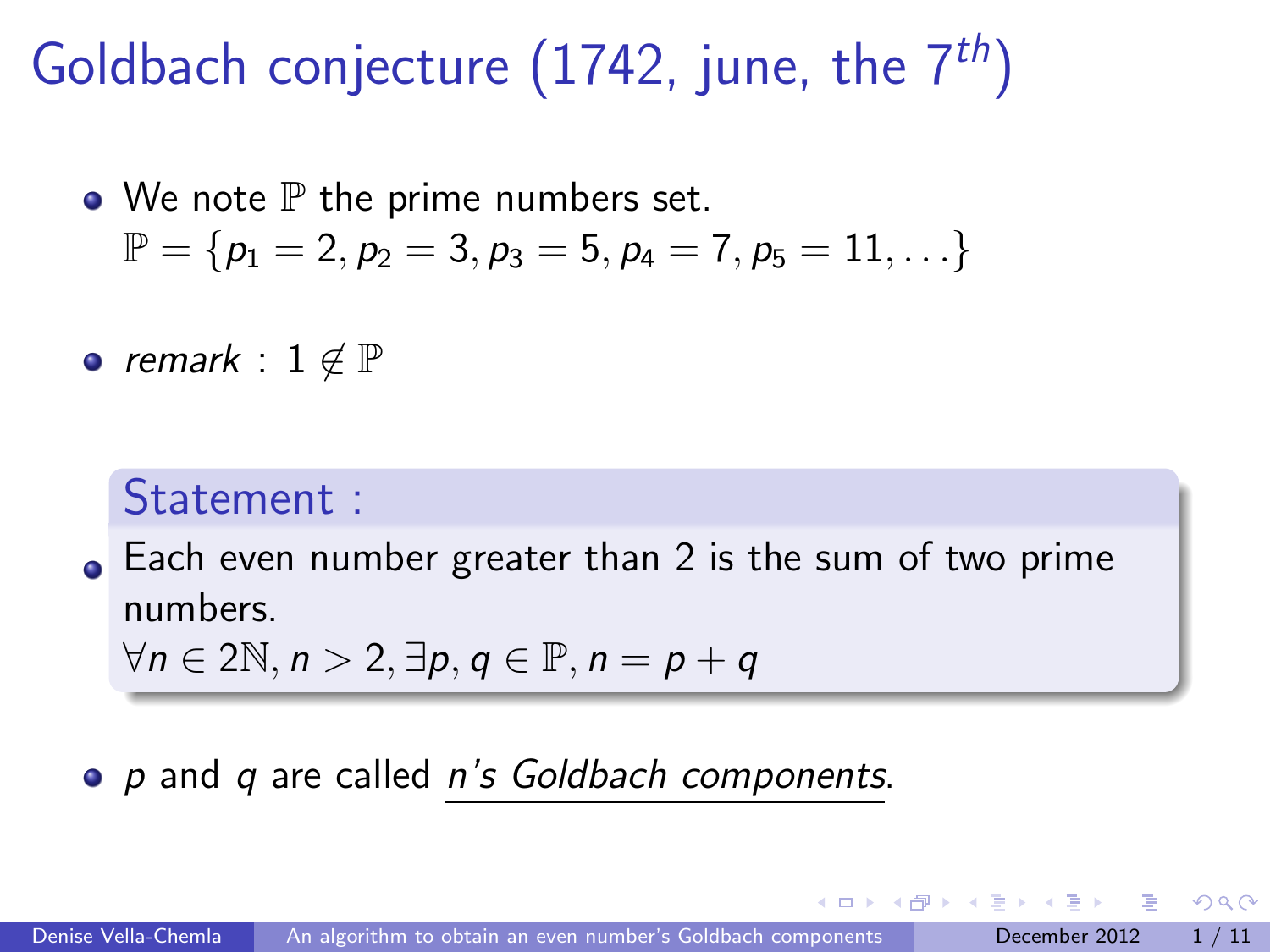## Recalls

- Prime numbers greater than 3 are of  $6k \pm 1$  form.
- $\bullet$  n being an even number greater than 2 can't be a prime number square that is odd.
- $\bullet$  n's Goldbach components n are to be found among multiplicative group  $(\mathbb{Z}/n\mathbb{Z}, \times)$  units. These units are coprime to  $n$ , they are in even quantity and half of them are smaller than or equal to  $n/2$ .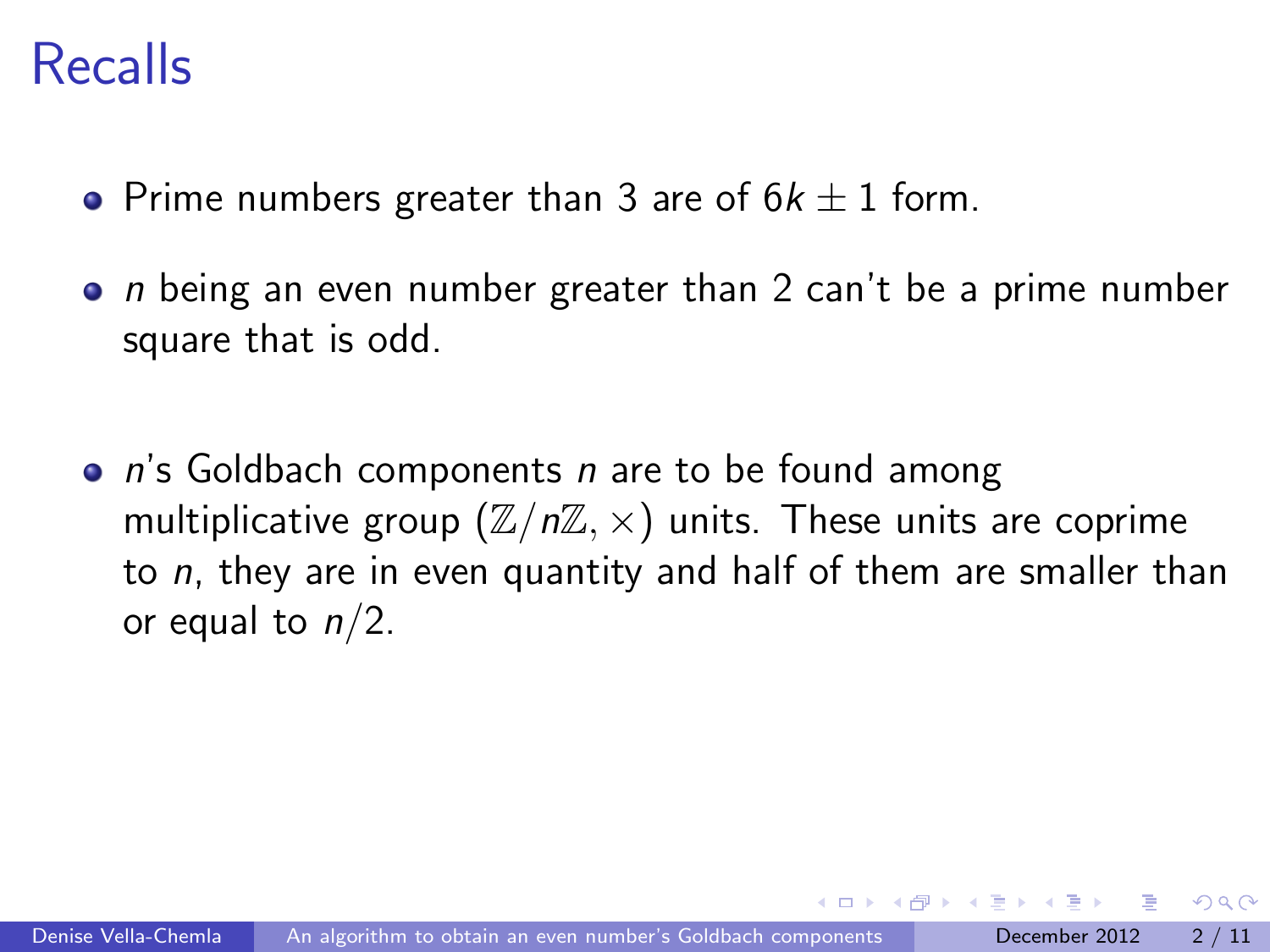## Recalls

If a prime number  $p \leq n/2$  is congruent to *n* modulo a prime number  $m_i < \sqrt{n}$   $(n = p + \lambda m_i)$ ,

Then its complementary to  $n$ ,  $q$ , is composite because  $q = n - p = \lambda m_i$  is congruent to 0 (*mod m<sub>i</sub>*).

In that case, prime number  $p$  can't be a Goldbach component for n.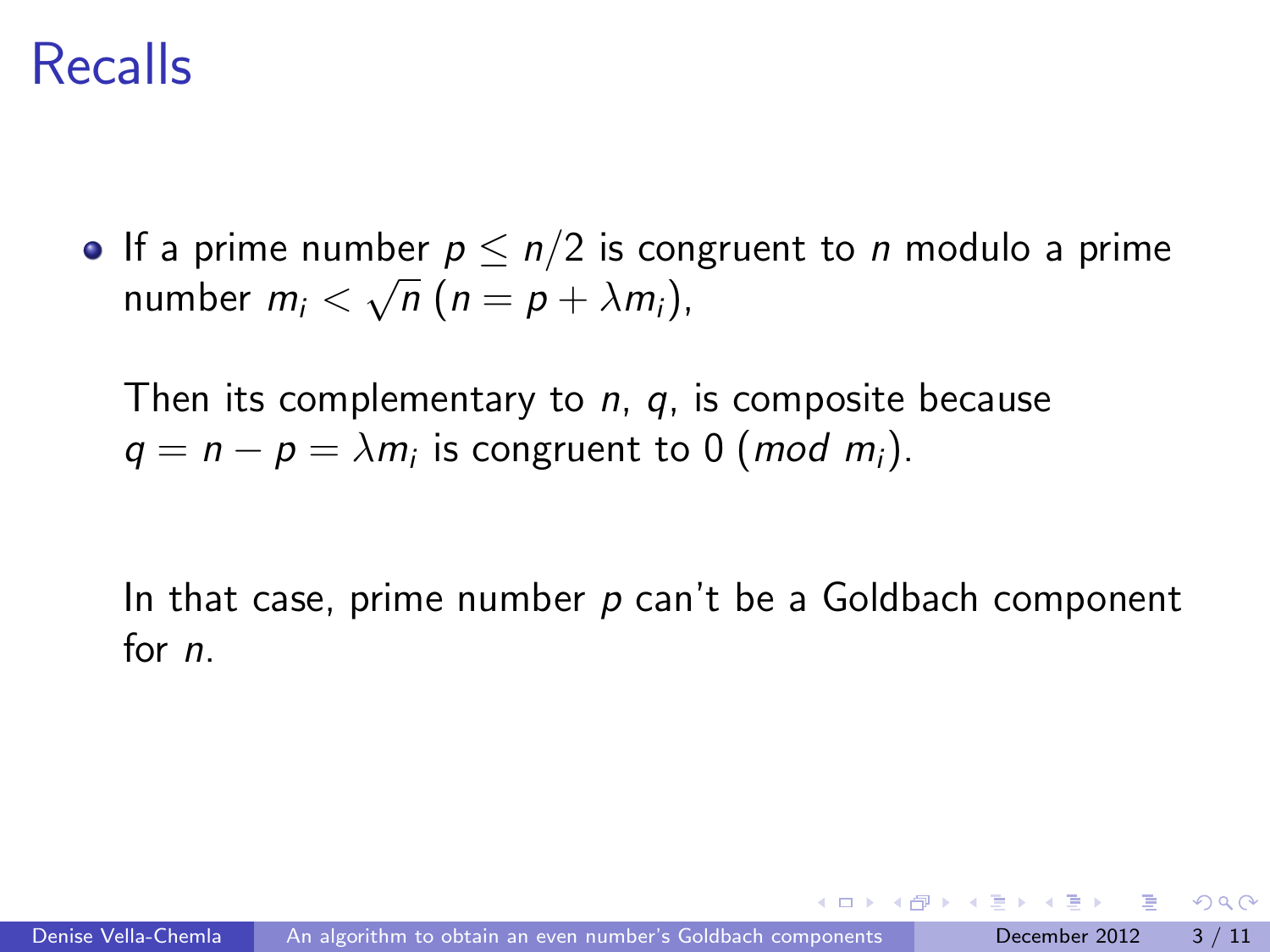# An algorithm to obtain an even number's Goldbach components

- It's a process that permits to obtain a set of numbers that are n's Goldbach components.
- Let us note  $m_i$   $(i=1,\ldots,j(n))$ , prime numbers  $3 < m_i \leq$ √  $\overline{n}$ .
- The process consists :
	- first in ruling out numbers  $p \leq n/2$  congruent to 0 (*mod m<sub>i</sub>*)
	- then in cancelling numbers p congruent to n (mod  $m_i$ ).
- **•** The sieve of Eratosthenes is used for these eliminations.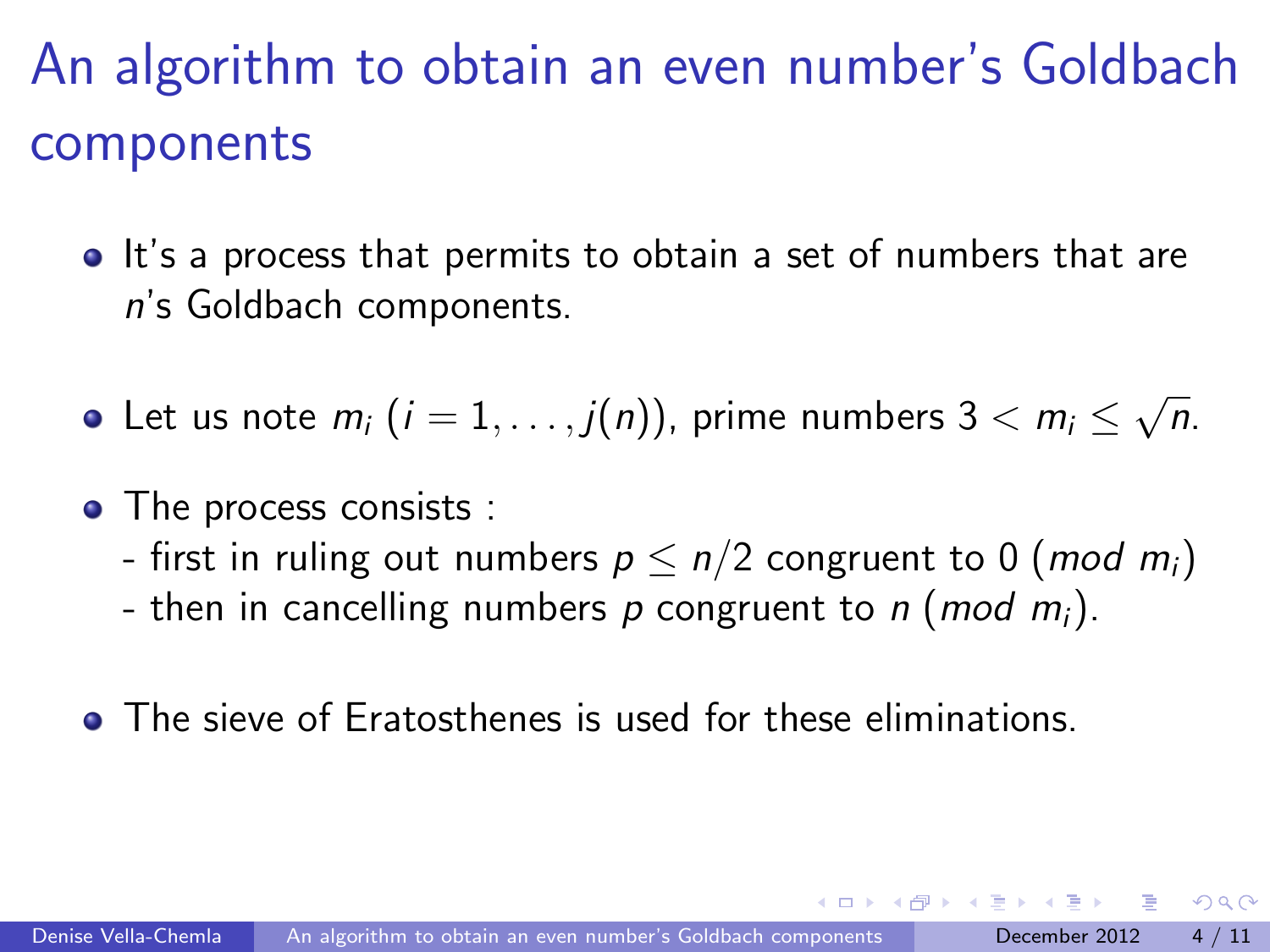A sample study :  $n = 500$ 

- 500  $\equiv$  2 (mod 3).
- Since  $6k 1 = 3k' + 2$ , all prime numbers of the form  $6k 1$ are congruent to 500 (mod 3), in such a way that their complementary to 500 is composite.
- We don't have to take those numbers into account.
- So, we only consider numbers of the form  $6k+1$  smaller than or equal to 500/2. They are between 7 and 247 (first column of the table).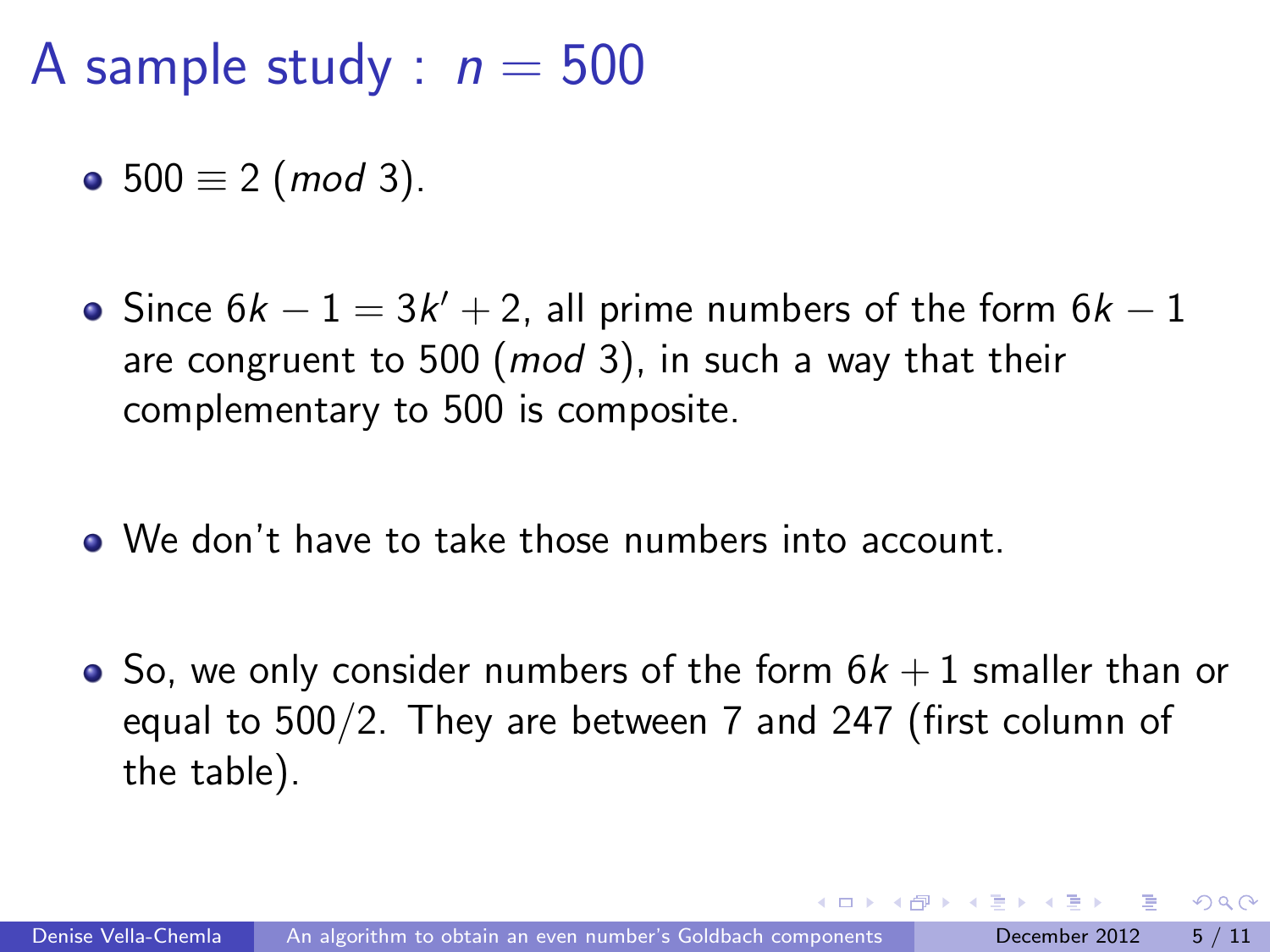A sample study :  $n = 500$ 

Since  $\lfloor$ √ 500]  $=$  22, prime moduli  $m_i$  different from 2 and 3 to be considerated are 5, 7, 11, 13, 17, 19. Let us call them  $m_i$ where  $i = 1, 2, 3, 4, 5, 6$ .

 $500 = 2^2.5^3$ 

• 500 is congruent to :  $0 \ (mod \ 5),$ 3 (mod 7), 5 (mod 11), 6 (mod 13), 7 (mod 17) and  $6 \ (mod 19)$ .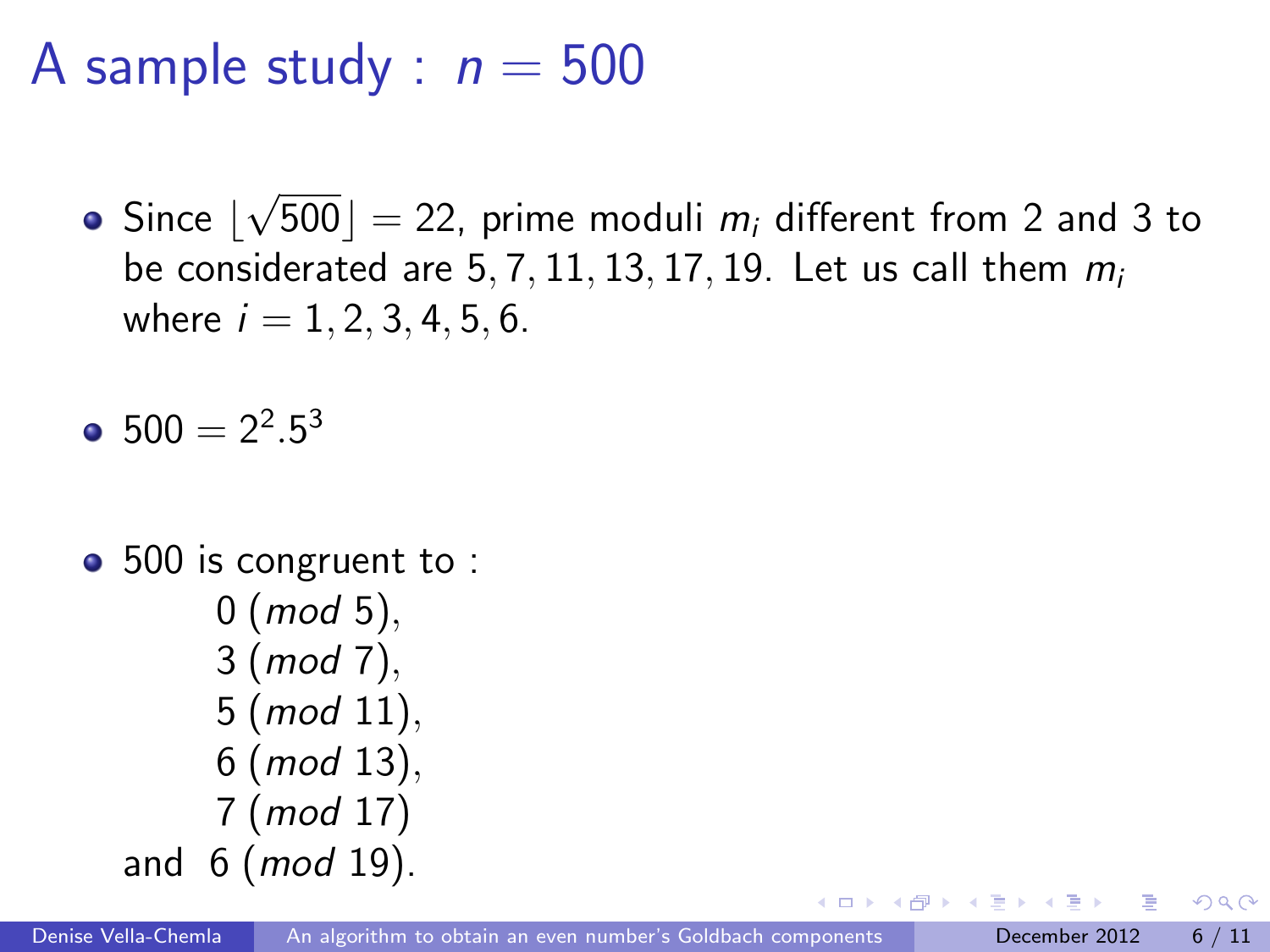#### A sample study :  $n = 500$

|                                                             |               | $a_k = 6k + 1$      | congruence(s)            | congruence(s)                  | $n-a_k$   | G.C.       |
|-------------------------------------------------------------|---------------|---------------------|--------------------------|--------------------------------|-----------|------------|
|                                                             |               |                     | to 0 cancelling $a_k$    | to $r \neq 0$ cancelling $a_k$ |           |            |
| Vella-Chemla                                                |               | 7(p)                | $0 \pmod{7}$             | $7 \pmod{17}$                  | 493       |            |
|                                                             |               | 13(p)               | $0 \pmod{13}$            |                                | 487(p)    |            |
|                                                             |               | 19(p)               | $0 \pmod{19}$            | $6 \pmod{13}$                  | 481       |            |
|                                                             |               | 25                  | $0 \pmod{5}$             | $6 \pmod{19}$                  | 475       |            |
|                                                             |               | 31(p)               |                          | 3 (mod 7)                      | 469       |            |
|                                                             |               | 37(p)               |                          |                                | 463 $(p)$ | 37         |
|                                                             |               | 43(p)               |                          |                                | 457 $(p)$ | 43         |
|                                                             |               | 49                  | $0 \pmod{7}$             | $5 \pmod{11}$                  | 451       |            |
|                                                             |               | 55                  | $0 \pmod{5}$ and $11$    |                                | 445       |            |
|                                                             |               | 61(p)               |                          |                                | 439 $(p)$ | 61         |
|                                                             |               | 67(p)               |                          |                                | 433(p)    | 67         |
|                                                             |               | 73(p)               |                          | $3 \pmod{7}$                   | 427       |            |
|                                                             |               | 79(p)               |                          |                                | 421(p)    | 79         |
|                                                             |               | 85                  | $0 \pmod{5}$ and $17$ )  |                                | 415       |            |
| An algorithm to obtain an even number's Goldbach components |               | 91                  | $0 \pmod{7}$ and $13$    |                                | 409 $(p)$ |            |
|                                                             |               | 97(p)               |                          | $6 \pmod{13}$                  | 403       |            |
|                                                             |               | 103(p)              |                          |                                | 397(p)    | 103        |
|                                                             |               | $\overline{109(p)}$ |                          | $7 \pmod{17}$                  | 391       |            |
|                                                             |               | 115                 | $0 \pmod{5}$             | $3 (mod 7)$ and $5 (mod 11)$   | 385       |            |
|                                                             |               | 121                 | $0 \pmod{11}$            |                                | 379(p)    |            |
|                                                             |               | 127 $(p)$           |                          |                                | 373(p)    | 127        |
|                                                             |               | 133                 | $0 \pmod{7}$ and $19$    |                                | 367 (p)   |            |
|                                                             |               | 139(p)              |                          | $6 \pmod{19}$                  | 361       |            |
|                                                             |               | 145                 | $0 \pmod{5}$             |                                | 355       |            |
|                                                             |               | 151(p)              |                          |                                | 349(p)    | 151        |
|                                                             |               | 157 $(p)$           |                          | 3 (mod 7)                      | 343       |            |
|                                                             |               | $\overline{163(p)}$ |                          |                                | 337 $(p)$ | 163        |
|                                                             |               | 169                 | $0 \pmod{13}$            |                                | 331       |            |
|                                                             |               | 175                 | $0 \pmod{5}$ and $7$ )   | $6 \pmod{13}$                  | 325       |            |
|                                                             |               | 181 $(p)$           |                          | $5 \pmod{11}$                  | 319       |            |
|                                                             |               | 187                 | $0 \pmod{11}$ and $17$   |                                | 313(p)    |            |
|                                                             |               | 193(p)              |                          |                                | 307 $(p)$ | 193        |
|                                                             |               | 199 $(p)$           |                          | 3 (mod 7)                      | 301       |            |
|                                                             |               | 205                 | $0 \pmod{5}$             |                                | 295       |            |
|                                                             |               | 211(p)              |                          | 7 (mod 17)                     | 289       |            |
|                                                             |               | 217                 | $0 \pmod{7}$             |                                | 283 $(p)$ |            |
|                                                             |               |                     |                          |                                |           |            |
| December 2012                                               |               | 223(p)              |                          |                                | 277(p)    | 223<br>229 |
|                                                             |               | 229 $(p)$           |                          |                                | 271(p)    |            |
|                                                             | d)            | 235                 | $0 \pmod{5}$             |                                | 265       |            |
|                                                             |               | 241(p)              |                          | $3 \pmod{7}$                   | 259       |            |
|                                                             |               | 247                 | $0 \pmod{13}$ and $19$ ) | $5 \pmod{11}$                  | 253       |            |
| $\frac{1}{11}$                                              | $\mathcal{Q}$ |                     |                          |                                |           |            |
|                                                             |               |                     |                          |                                |           |            |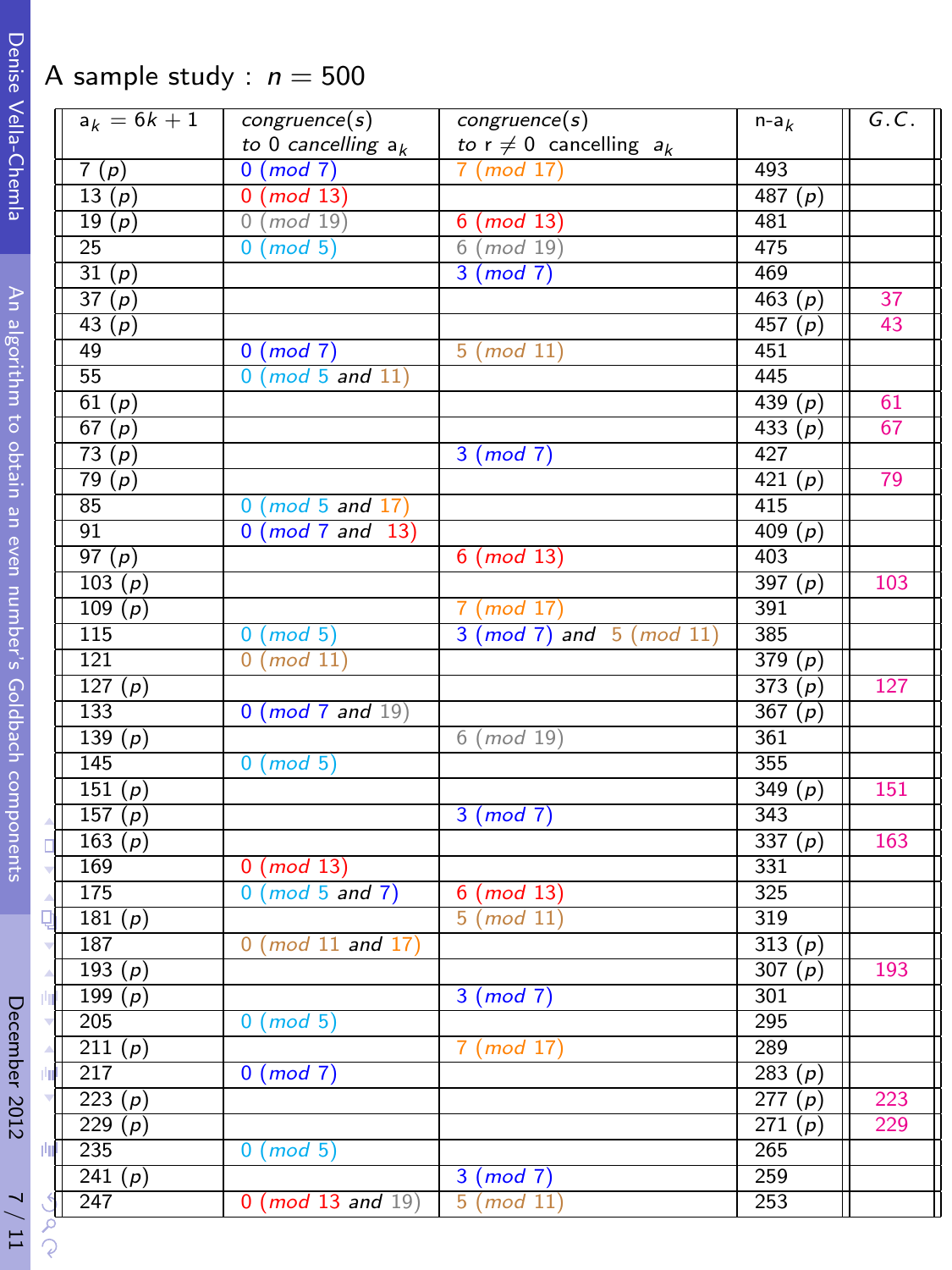# Remarks :

 $\bullet$  The first pass of the algorithm cancels numbers p congruent to 0 (*mod m<sub>i</sub>*) for any *i*.

Its result consists in ruling out all composite numbers that have some  $m_i$  in their euclidean decomposition,  $\emph{n}$  being eventually one of them, in ruling out also all prime numbers smaller than ne or them, in runng out also an prime numbers smaller than<br> $\overline{n}$ , but in keeping prime numbers greater than or equal to  $\sqrt{n}$ (that is smaller than  $n/4 + 1$ ).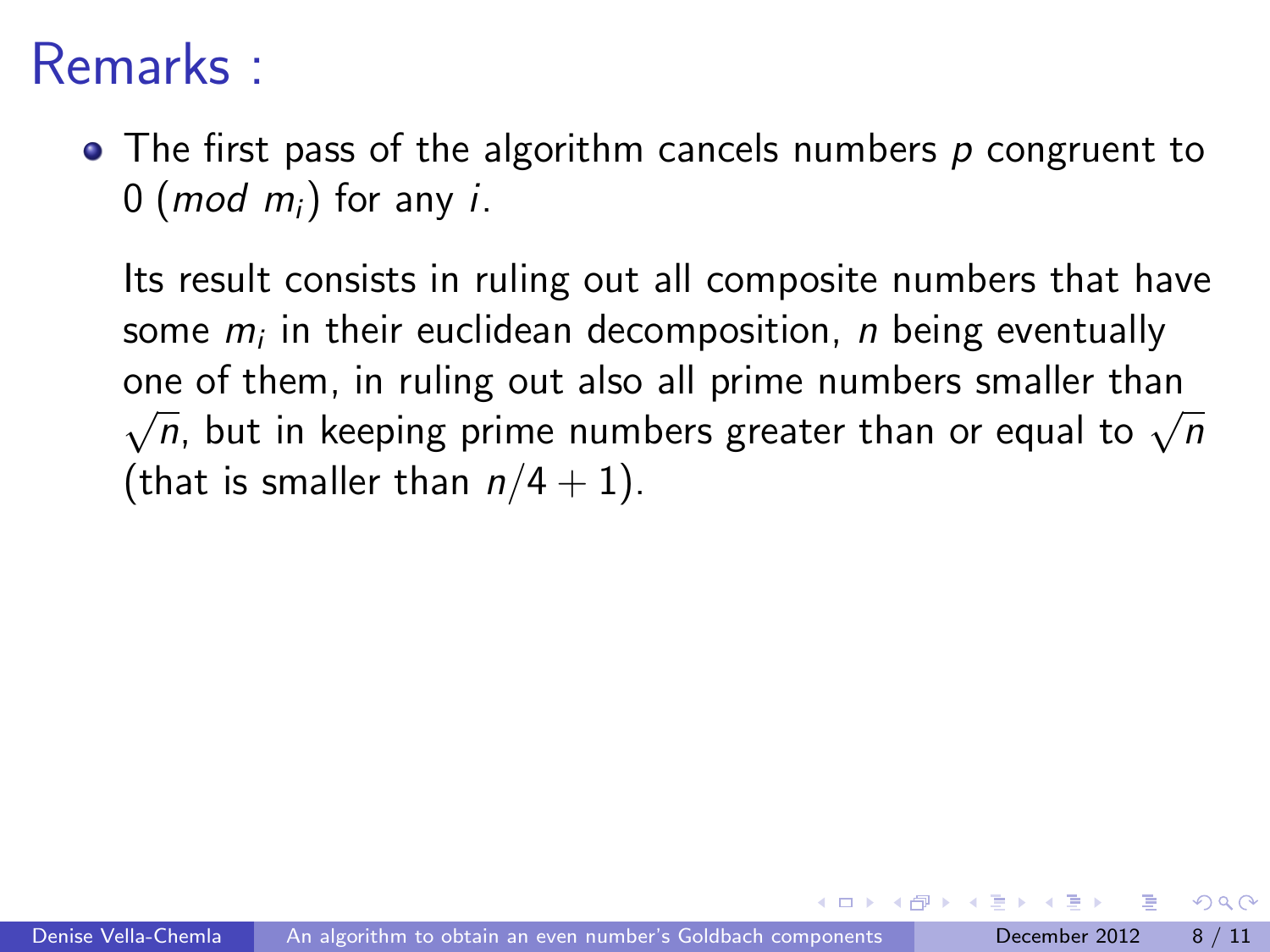# Remarks :

 $\bullet$  The second pass of the algorithm cancels numbers p whose complementary to  $n$  is composite because they share a congruence with  $n (p \equiv n (mod m_i)$  for some given i).

Its result consists in ruling out numbers  $p$  of the form  $n = p + \lambda m_i$  for any *i*.

- If  $n = \mu_i m_i$ ,

no prime number can satisfy the preceding relation. Since *n* is even,  $\mu_i = 2\nu_i$ ,

conjecture implies that  $\nu_i = 1$ .

- If  $n \neq \mu_i m_i$ ,

conjecture implies that there exists a prime number  $p$ such that, for a given i,  $n = p + \lambda m_i$  that can be rewritten in  $n \equiv p \pmod{m_i}$  or  $n - p \equiv 0 \pmod{m_i}$ .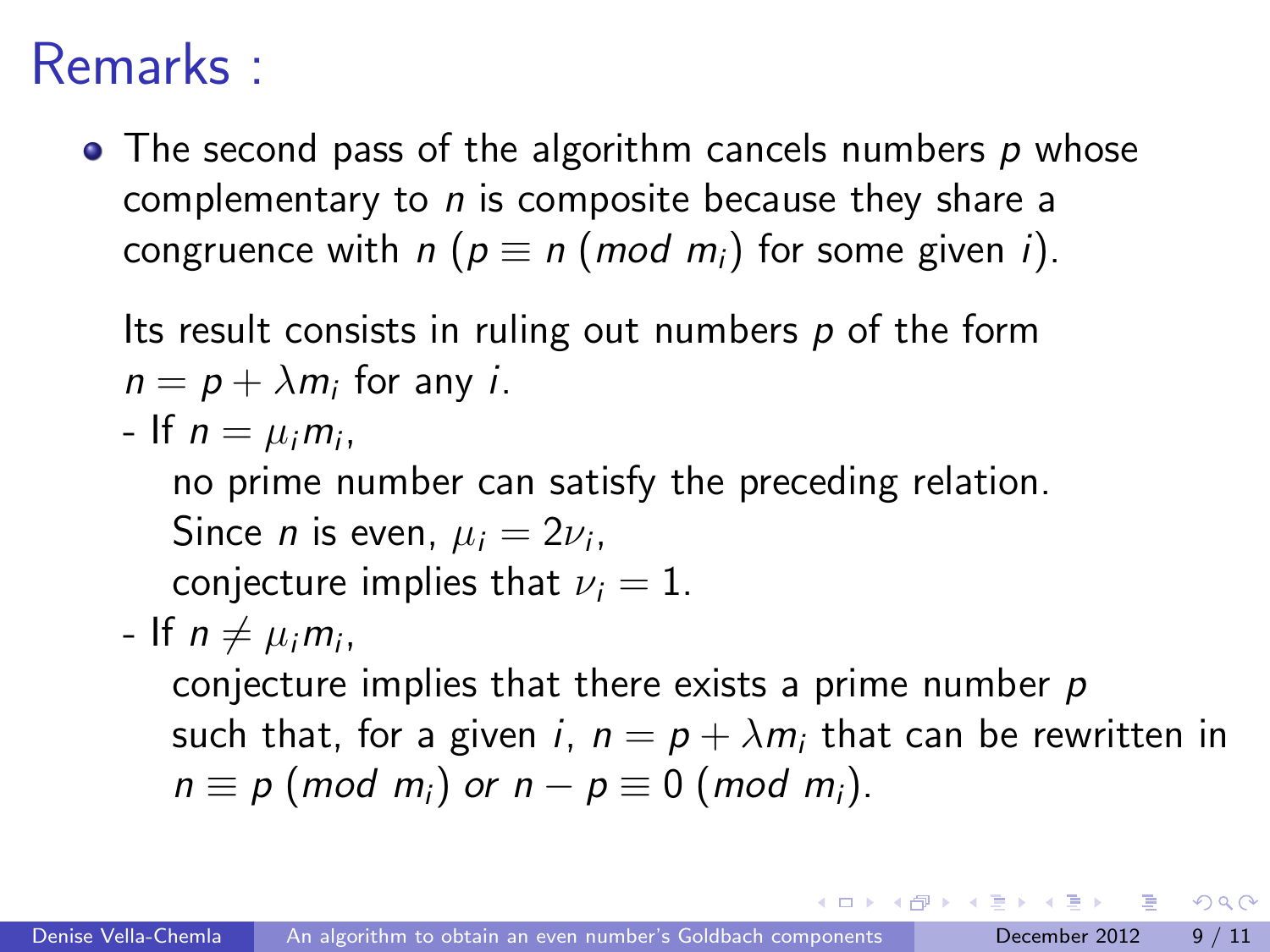## Remarks :

- All modules smaller than  $\sqrt{n}$  except those of  $\vec{n}$ 's euclidean decomposition appear in third column (for modules that divide  $n$ , first and second pass eliminate same numbers).
- The same module can't be found on the same line in second and third column.

∽≏